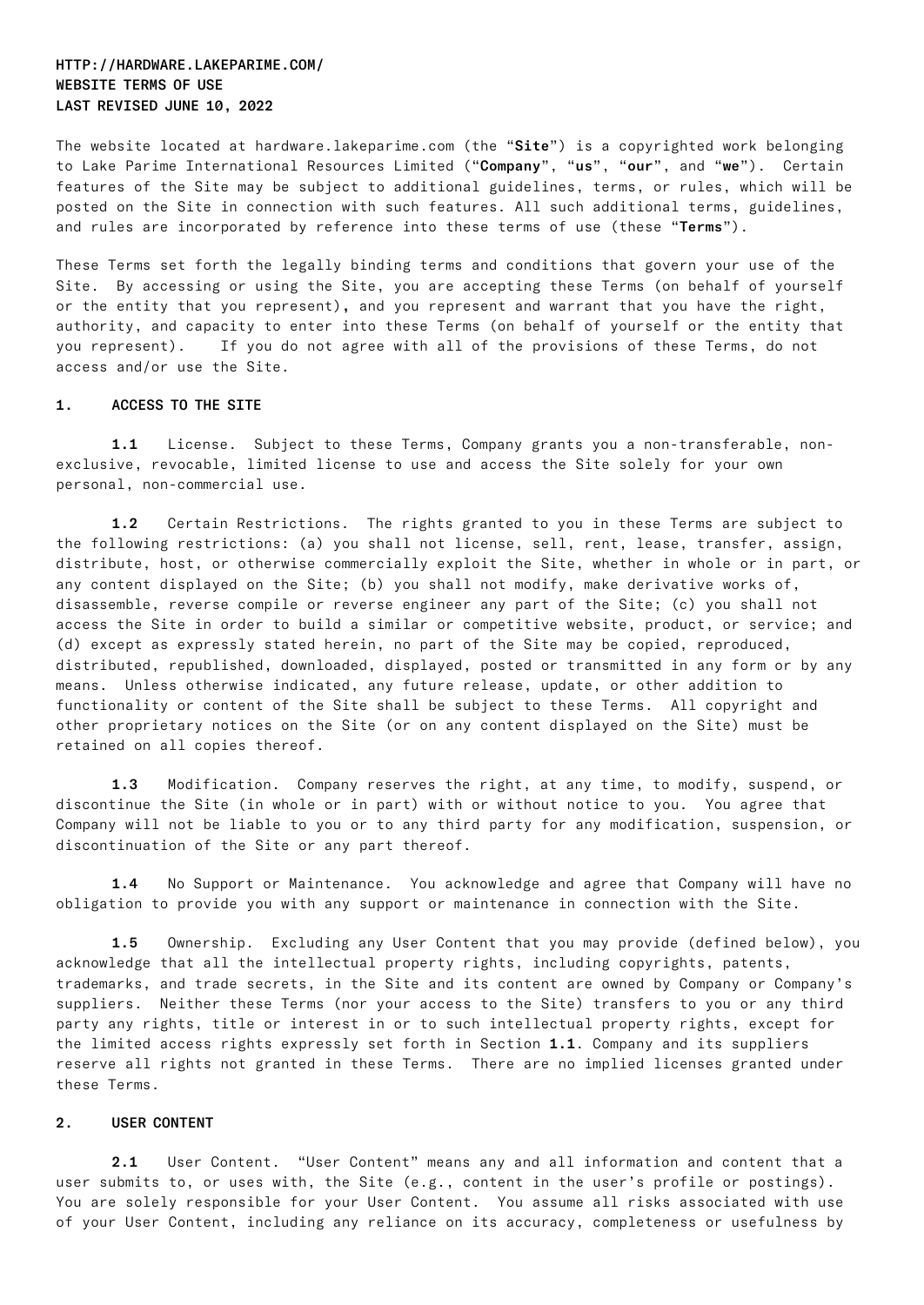others, or any disclosure of your User Content that personally identifies you or any third party. You hereby represent and warrant that your User Content does not violate our Acceptable Use Policy (defined in Section 2.3). You may not represent or imply to others that your User Content is in any way provided, sponsored or endorsed by Company. Because you alone are responsible for your User Content, you may expose yourself to liability if, for example, your User Content violates the Acceptable Use Policy. Company is not obligated to backup any User Content, and your User Content may be deleted from the Site at any time without prior notice. You are solely responsible for creating and maintaining your own backup copies of your User Content if you desire.

2.2 License. You hereby grant (and you represent and warrant that you have the right to grant) to Company an irrevocable, nonexclusive, royalty-free and fully paid, worldwide license to reproduce, distribute, publicly display and perform, prepare derivative works of, incorporate into other works, and otherwise use and exploit your User Content, and to grant sublicences of the foregoing rights, solely for the purposes of including your User Content in the Site. You hereby irrevocably waive (and agree to cause to be waived) any claims and assertions of moral rights or attribution with respect to your User Content.

2.3 Acceptable Use Policy. The following terms constitute our "Acceptable Use Policy":

(a) You agree not to use the Site to collect, upload, transmit, display, or distribute any User Content (i) that violates any third-party right, including any copyright, trademark, patent, trade secret, moral right, privacy right, right of publicity, or any other intellectual property or proprietary right; (ii) that is unlawful, harassing, abusive, tortious, threatening, harmful, invasive of another's privacy, vulgar, defamatory, false, intentionally misleading, trade libelous, pornographic, obscene, patently offensive, promotes racism, bigotry, hatred, or physical harm of any kind against any group or individual or is otherwise objectionable; (iii) that is harmful to minors in any way; or (iv) that is in violation of any law, regulation, or obligations or restrictions imposed by any third party.

(b) In addition, you agree not to: (i) upload, transmit, or distribute to or through the Site any computer viruses, worms, or any software intended to damage or alter a computer system or data; (ii) send through the Site unsolicited or unauthorized advertising, promotional materials, junk mail, spam, chain letters, pyramid schemes, or any other form of duplicative or unsolicited messages, whether commercial or otherwise; (iii) use the Site to harvest, collect, gather or assemble information or data regarding other users, including email addresses, without their consent; (iv) interfere with, disrupt, or create an undue burden on servers or networks connected to the Site, or violate the regulations, policies or procedures of such networks; (v) attempt to gain unauthorized access to the Site (or to other computer systems or networks connected to or used together with the Site), whether through password mining or any other means; (vi) harass or interfere with any other user's use and enjoyment of the Site; or (vi) use software or automated agents or scripts to produce multiple accounts on the Site, or to generate automated searches, requests, or queries to (or to strip, scrape, or mine data from) the Site (provided, however, that we conditionally grant to the operators of public search engines revocable permission to use spiders to copy materials from the Site for the sole purpose of and solely to the extent necessary for creating publicly available searchable indices of the materials, but not caches or archives of such materials, subject to the parameters set forth in our robots.txt file).

2.4 Enforcement. We reserve the right (but have no obligation) to review any User Content, and to investigate and/or take appropriate action against you in our sole discretion if you violate the Acceptable Use Policy or any other provision of these Terms or otherwise create liability for us or any other person. Such action may include removing or modifying your User Content, terminating your Account in accordance with Section 7, and/or reporting you to law enforcement authorities.

2.5 Feedback. If you provide Company with any feedback or suggestions regarding the Site ("Feedback"), you hereby assign to Company all rights in such Feedback and agree that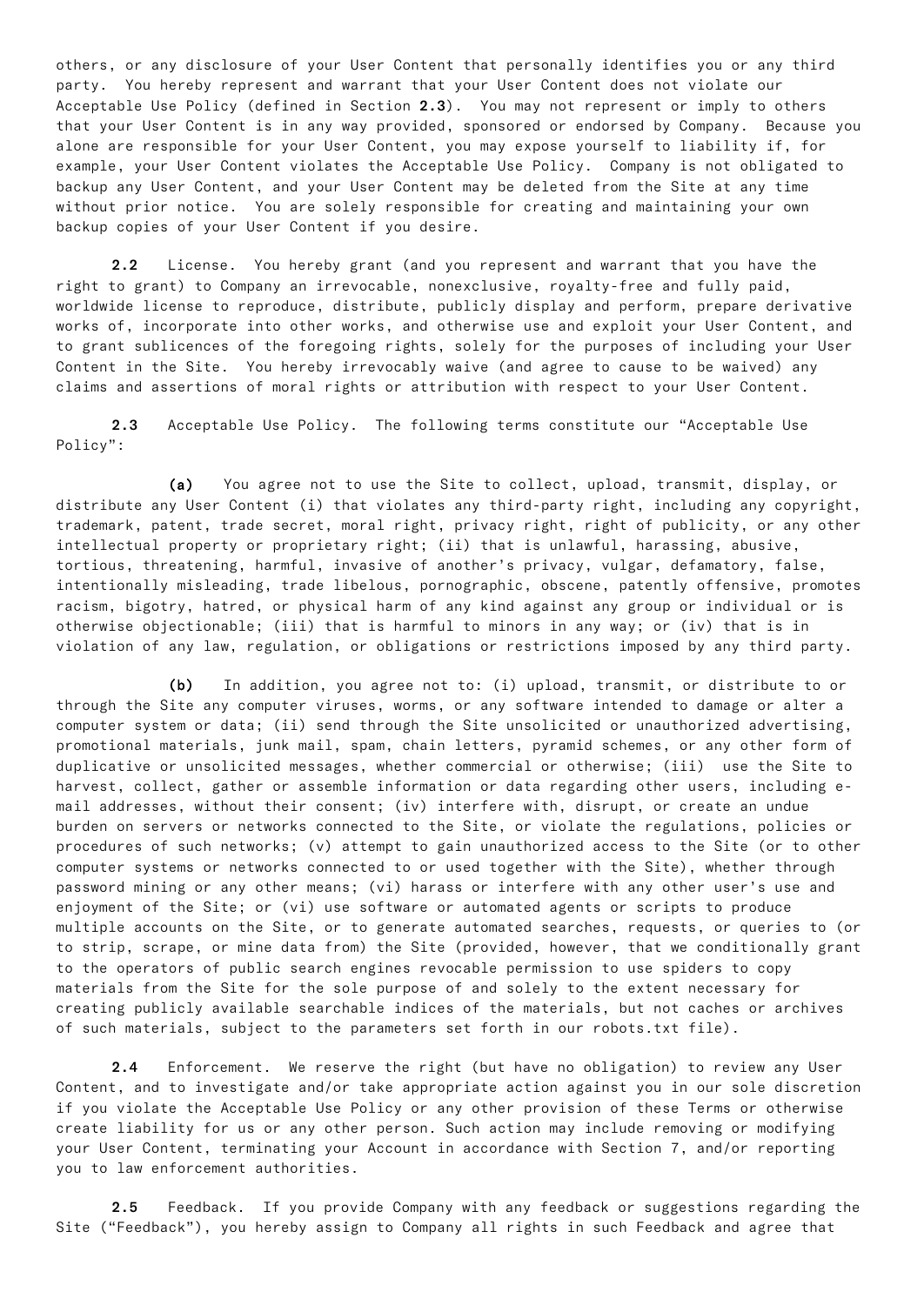Company shall have the right to use and fully exploit such Feedback and related information in any manner it deems appropriate. Company will treat any Feedback you provide to Company as non-confidential and non-proprietary. You agree that you will not submit to Company any information or ideas that you consider to be confidential or proprietary.

**3. INDEMNIFICATION.** You agree to indemnify Company (and its officers, employees, and agents), including costs and attorneys' fees, from any claim or demand made by any third party due to or arising out of (a) your use of the Site, (b) your violation of these Terms, (c) your violation of applicable laws or regulations or (d) your User Content. Company reserves the right, at your expense, to assume the exclusive defense and control of any matter for which you are required to indemnify us, and you agree to cooperate with our defense of these claims. You agree not to settle any matter without the prior written consent of Company. Company will use reasonable efforts to notify you of any such claim, action or proceeding upon becoming aware of it.

#### 4. THIRD-PARTY LINKS & ADS; OTHER USERS

4.1 Third-Party Links & Ads. The Site may contain links to third-party websites and services, and/or display advertisements for third parties (collectively, "Third-Party Links & Ads"). Such Third-Party Links & Ads are not under the control of Company, and Company is not responsible for any Third-Party Links & Ads. Company provides access to these Third-Party Links & Ads only as a convenience to you, and does not review, approve, monitor, endorse, warrant, or make any representations with respect to Third-Party Links & Ads. You use all Third-Party Links & Ads at your own risk, and should apply a suitable level of caution and discretion in doing so. When you click on any of the Third-Party Links & Ads, the applicable third party's terms and policies apply, including the third party's privacy and data gathering practices. You should make whatever investigation you feel necessary or appropriate before proceeding with any transaction in connection with such Third-Party Links & Ads.

4.2 Other Users. Each Site user is solely responsible for any and all of its own User Content. Because we do not control User Content, you acknowledge and agree that we are not responsible for any User Content, whether provided by you or by others. We make no guarantees regarding the accuracy, currency, suitability, or quality of any User Content. Your interactions with other Site users are solely between you and such users. You agree that Company will not be responsible for any loss or damage incurred as the result of any such interactions. If there is a dispute between you and any Site user, we are under no obligation to become involved.

4.3 Release. Subject to applicable law, you hereby release and forever discharge the Company (and our officers, employees, agents, successors, and assigns) from, and hereby waive and relinquish, each and every past, present and future dispute, claim, controversy, demand, right, obligation, liability, action and cause of action of every kind and nature, that has arisen or arises directly or indirectly out of, or that relates directly or indirectly to, the Site (including any interactions with, or act or omission of, other Site users or any Third-Party Links & Ads).

#### 5. DISCLAIMERS

The Site is provided on an "as-is" and "as available" basis, and, to the extent permitted by applicable law, Company (and our suppliers) expressly disclaim any and all warranties and conditions of any kind, whether express, implied, or statutory, including all warranties or conditions of merchantability, fitness for a particular purpose, title, quiet enjoyment, accuracy, or non-infringement. We (and our suppliers) make no warranty that the Site will meet your requirements, will be available on an uninterrupted, timely, secure, or error-free basis, or will be accurate, reliable, free of viruses or other harmful code, complete, legal, or safe.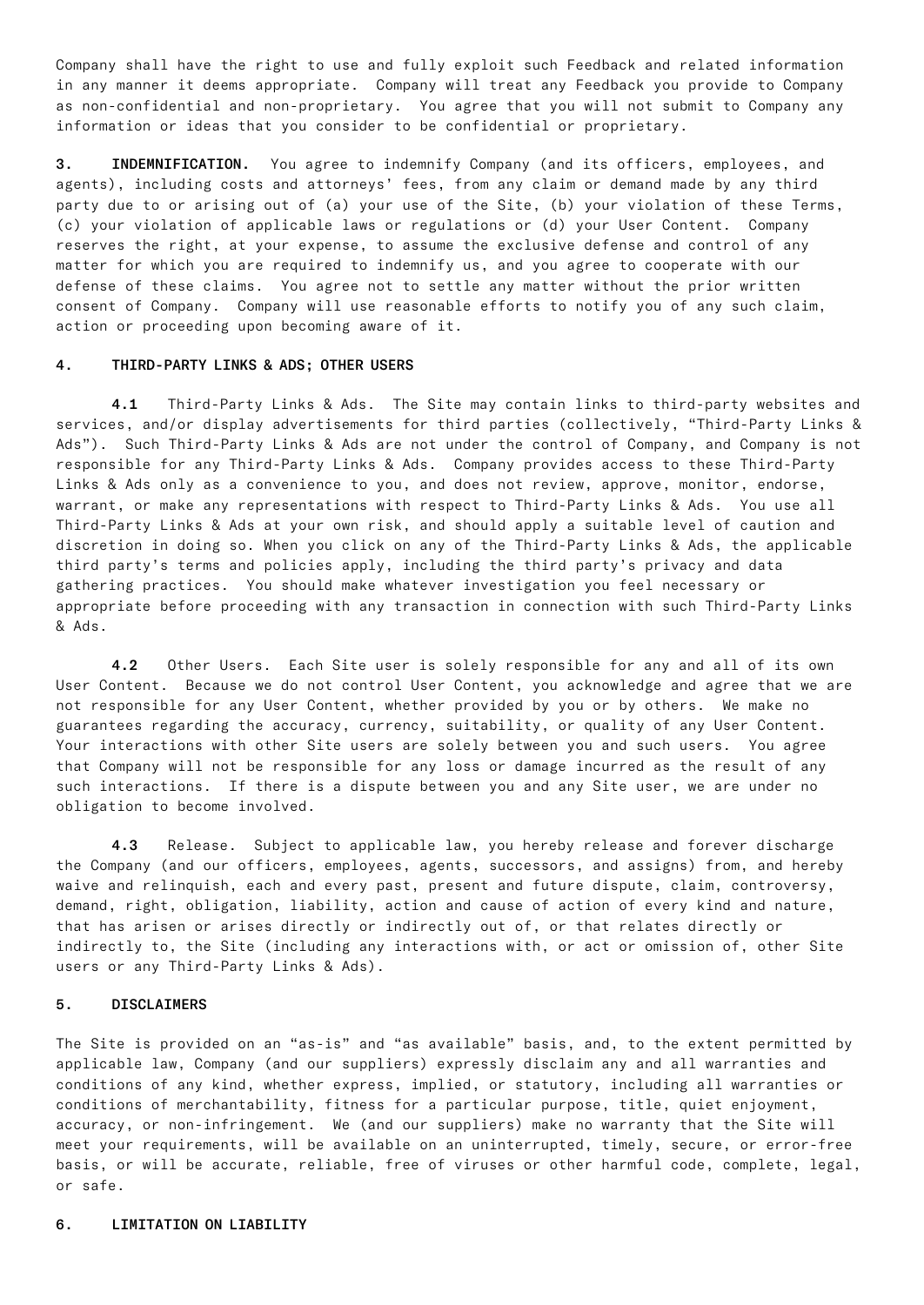To the maximum extent permitted by law, and subject to the final paragraph in this Section 6, in no event shall Company (or our suppliers) be liable to you or any third party for any lost profits, lost data, costs of procurement of substitute products, or any indirect, consequential, exemplary, incidental, special or punitive damages arising from or relating to these Terms or your use of, or inability to use, the Site, even if Company has been advised of the possibility of such damages. Access to, and use of, the Site is at your own discretion and risk, and you will be solely responsible for any damage to your device or computer system, or loss of data resulting therefrom.

To the maximum extent permitted by law, and subject to the final paragraph in this Section 6, our liability to you for any damages arising from or related to these Terms (for any cause whatsoever and regardless of the form of the action), will at all times be limited to a maximum of fifty pounds sterling (GBP 50). The existence of more than one claim will not enlarge this limit. You agree that our suppliers will have no liability of any kind arising from or relating to these Terms.

The exclusions in this Section 6 shall apply to the maximum extent permitted by law, but Company does not exclude liability for death or personal injury caused by its negligence, fraud or fraudulent misrepresentation, or any other liability which may not be excluded by law.

7. TERM AND TERMINATION. Subject to this Section, these Terms will remain in full force and effect while you use the Site. We may suspend or terminate your rights to use the Site (including your Account) at any time for any reason at our sole discretion, including for any use of the Site in violation of these Terms. Upon termination of your rights under these Terms, your Account and right to access and use the Site will terminate immediately. You understand that any termination of your Account may involve deletion of your User Content associated with your Account from our live databases. Company will not have any liability whatsoever to you for any termination of your rights under these Terms, including for termination of your Account or deletion of your User Content. Even after your rights under these Terms are terminated, the following provisions of these Terms will remain in effect: Sections 1.2 to 1.5, and Sections 2 to 8.

#### 8. GENERAL

8.1 Changes. These Terms are subject to occasional revision, and if we make any substantial changes, we may notify you by sending you an e-mail to the last e-mail address you provided to us (if any), and/or by prominently posting notice of the changes on our Site. You are responsible for providing us with your most current e-mail address. In the event that the last e-mail address that you have provided us is not valid, or for any reason is not capable of delivering to you the notice described above, our dispatch of the e-mail containing such notice will nonetheless constitute effective notice of the changes described in the notice. Any changes to these Terms will be effective upon the earlier of thirty (30) calendar days following our dispatch of an e-mail notice to you (if applicable) or thirty (30) calendar days following our posting of notice of the changes on our Site. These changes will be effective immediately for new users of our Site. Continued use of our Site following notice of such changes shall indicate your acknowledgement of such changes and agreement to be bound by the terms and conditions of such changes.

8.2 Electronic Communications. The communications between you and Company use electronic means, whether you use the Site or send us emails, or whether Company posts notices on the Site or communicates with you via email. For contractual purposes, you (a) consent to receive communications from Company in an electronic form; and (b) agree that all terms and conditions, agreements, notices, disclosures, and other communications that Company provides to you electronically satisfy any legal requirement that such communications would satisfy if it were be in a hardcopy writing.

8.3 Entire Terms. These Terms constitute the entire agreement between you and us regarding the use of the Site.